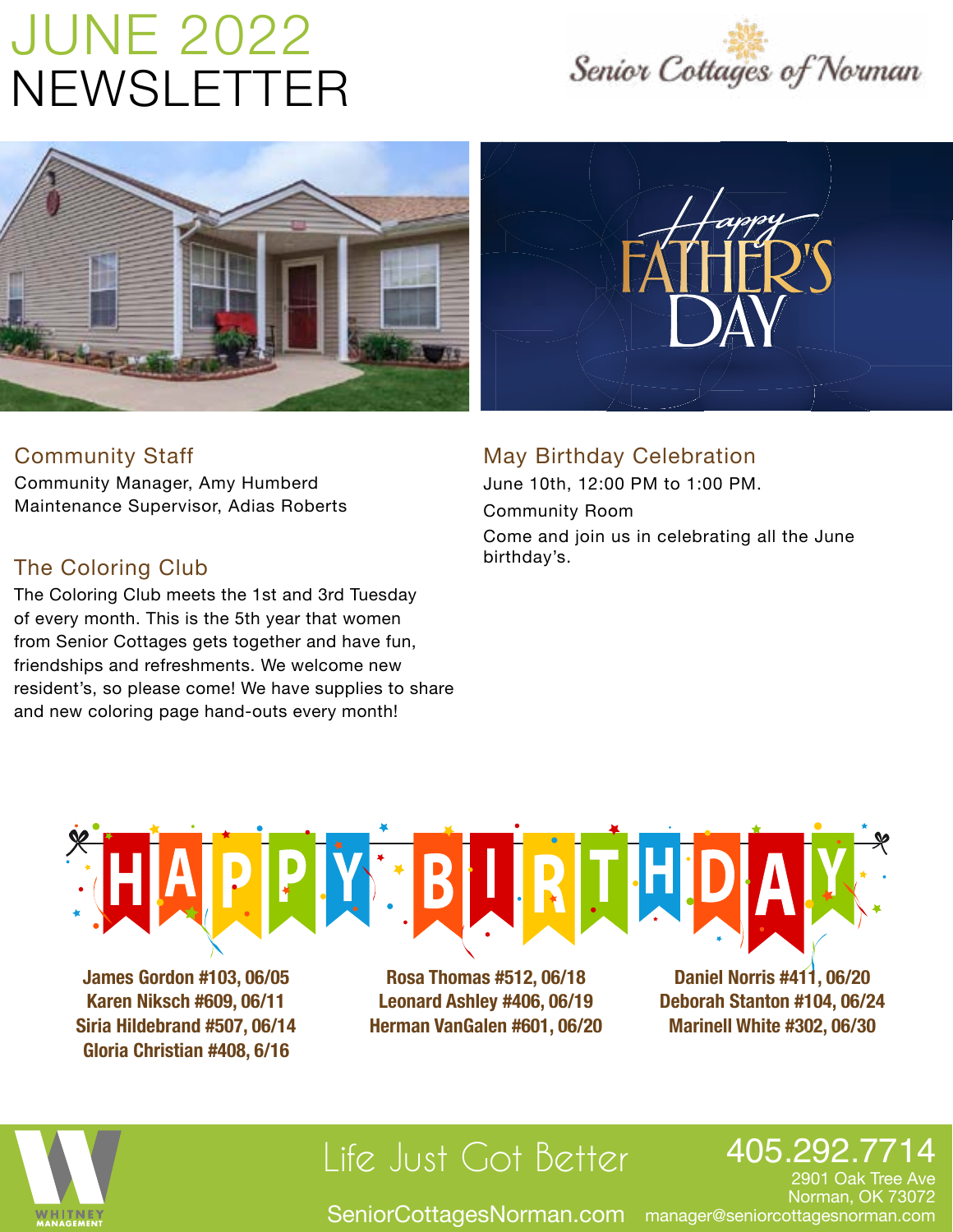### JUNE 2022

| Sun                       | Mon                                                    | Tue                                                                                 | Wed                                                                                               | Thu                                                                                                     | Fri                                                                | Sat            |
|---------------------------|--------------------------------------------------------|-------------------------------------------------------------------------------------|---------------------------------------------------------------------------------------------------|---------------------------------------------------------------------------------------------------------|--------------------------------------------------------------------|----------------|
|                           |                                                        | May 31                                                                              | Jun 1<br><b>RENT DUE</b><br><b>PEST CONTROL</b><br>$\overline{7}$<br><b>BIBLE STUDY</b><br>2-3 PM | $\overline{c}$                                                                                          | 3<br><b>GAME DAY</b><br>2-4 PM                                     | $\overline{4}$ |
| 5                         | $\,6$<br><b>MEDICARE</b><br><b>QUESTIONS</b><br>1-2 PM | $\overline{7}$<br><b>COLORING</b><br><b>CLUB 3-4 PM</b>                             | 8<br><b>BIBLE STUDY</b><br>2-3 PM                                                                 | $\boldsymbol{9}$<br><b>GUITAR</b><br><b>LESSONS</b><br>1-2 PM<br><b>PAINTING</b><br><b>CLASS 2-3 PM</b> | 10<br><b>BIRTHDAY BASH</b><br>12-1 PM<br><b>GAME DAY</b><br>2-4 PM | 11             |
| 12                        | 13                                                     | 14<br><b>FLAG DAY</b>                                                               | 15<br><b>BIBLE STUDY</b><br>2-3 PM                                                                | 16                                                                                                      | 17<br><b>GAME DAY</b><br>2-4 PM                                    | 18             |
| 19<br><b>FATHER'S DAY</b> | 20                                                     | 21<br><b>FIRST DAY</b><br><b>OF SUMMER</b><br><b>COLORING</b><br><b>CLUB 3-4 PM</b> | 22<br><b>BIBLE STUDY</b><br>2-3 PM                                                                | 23<br><b>GUITAR</b><br><b>LESSONS</b><br>1 PM - 2 PM<br><b>PAINTING</b><br><b>CLASS 2-3 PM</b>          | 24<br><b>GAME DAY</b><br>2-4 PM                                    | 25             |
| 26                        | 27                                                     | 28                                                                                  | 29                                                                                                | 30                                                                                                      | $Jul$ 1                                                            |                |

IMPORTANT NUMBERS Office Phone: 405.292.7714<br>Office Fax: 405.292.6927

Office Fax: 405.292.6927 Monday - Friday: 8:30 AM - 5:30 PM Saturday: Closed Sunday: Closed

Office Hours 405.292.7714 2901 Oak Tree Ave

Norman, OK 73072 manager@seniorcottagesnorman.com